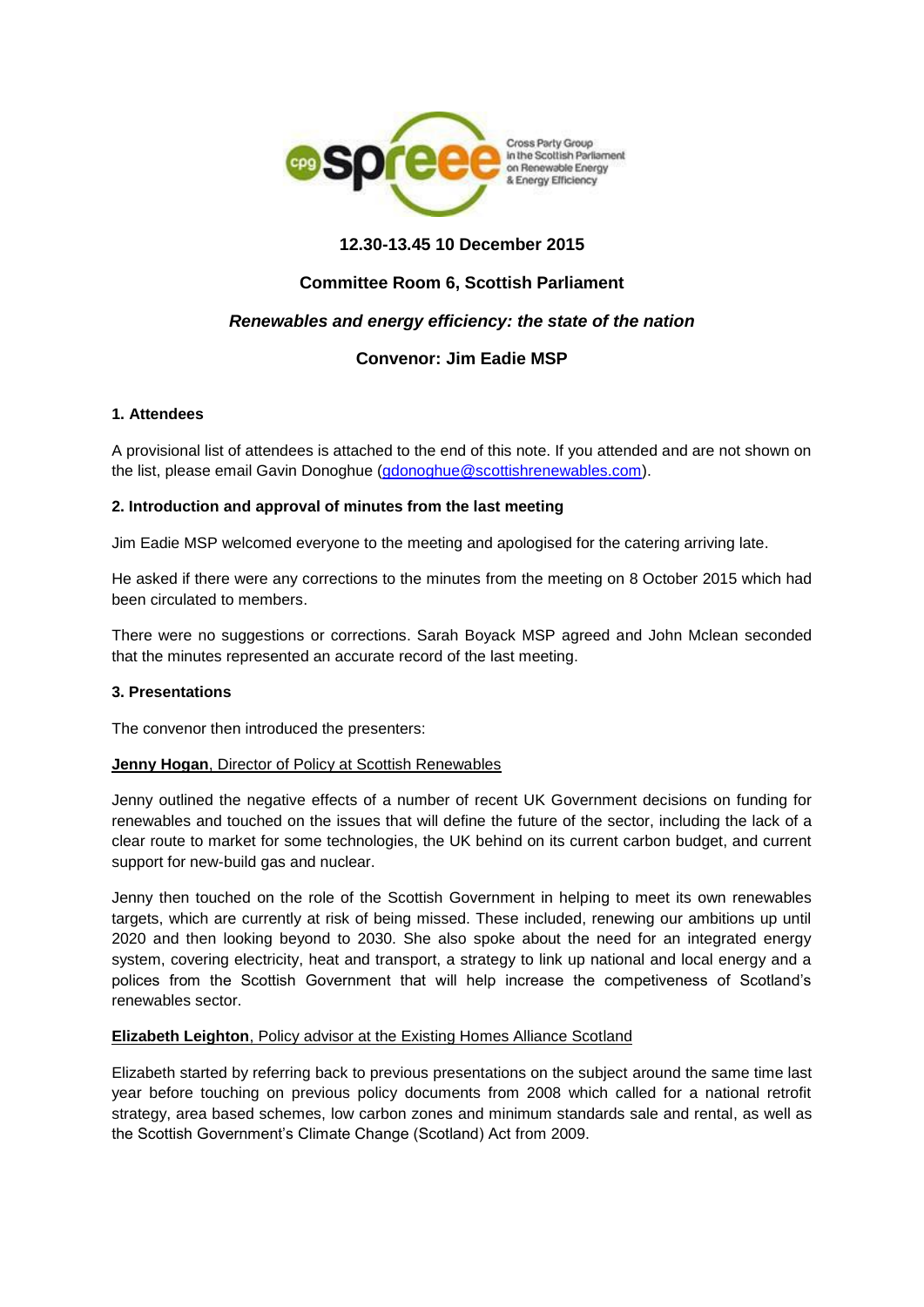She then spoke about the Scottish Government's decision in 2015 to designate energy efficiency as a National Infrastructure Priority as a potential game-changer and a policy which could integrate with polices on District Heating and domestic renewable energy, and reduce fuel poverty as part to effort to tackle climate change.

Elizabeth then talked about the Existing Homes Alliance's main aim which is that no one should be in a hard to heat, draughty home by 2025. She compared the economic benefits of this policy compare favourably with policies such as HS2 and the installation of smart meters. However, she admitted that this policy would not be cheap, costing £10.7 billion over 10 years (£4.5 billion of which would be publicly funded).

Jim Eadie MSP then thanked both speakers for their presentations.

# **4. Questions**

A range of questions were posed, including:

- Liam McArthur MSP asked whether installing air-source and ground-source heat pumps at the expense of measures like insulation is building up problems for the future?
- Pete Roche asked about interconnectors to the Scottish islands, and whether projects in these areas would collapse by spring if there wasn't any further movement on CfDs?
- John McKinney asked whether we should be concentrating on ensuring homes weren't free from serious disrepair, i.e. they are wind and water tight?
	- o Elizabeth stated that the Scottish Government is looking at new standards for homes as part of their efforts to make energy efficiency a National Infrastructure Priority
	- $\circ$  Jenny said that time will tell on CfD allocation round, and whether there will be a budget allocated time for projects on remote islands.
- James asked whether there would be an issue of equity with any legislation passing on obligations to the sellers of properties to get then up to a certain EPC standard.
- Tariq Muneer asked what the Scottish Government was set to achieve by 2020.
	- $\circ$  Jenny Hogan stated that Scottish Renewables' analysis showed that by 2020 the Scottish Government is on track to meet the equivalent of 87% of electricity demand from renewables.
- Scott Duncan asked how government policy recognises community groups.
	- o Elizabeth stated that there had been discussion on passing on the obligation, and they were clear that it would be to the buyer not the seller, and how best to ensure vulnerable people were not penalised. She also stated that there was room for community groups.
	- o Liam McArthur MSP stated that requiring a band C EOC Rating would completely halt the market in Orkney
		- Elizabeth stated that band C is only the aspiration
- Mark Winskel asked whether UK Government policy was reliant on low gas prices into the future, and what would this mean for renewables/ energy efficiency.
	- o Elizabeth stated that investment case would stay still stand in longer terms as reliance on gas raises security of supply issues.
- Robin Parker asked what more can be done on renewable heat.
	- $\circ$  Jenny stated that air and ground source heat pumps, biomass and district heating systems would all be needed and that as well as funding at a UK level, the Scottish Government should have an integrated energy strategy.
- Graham Lang made a point about the cost of importing electricity as Scotland is about to become a net importer.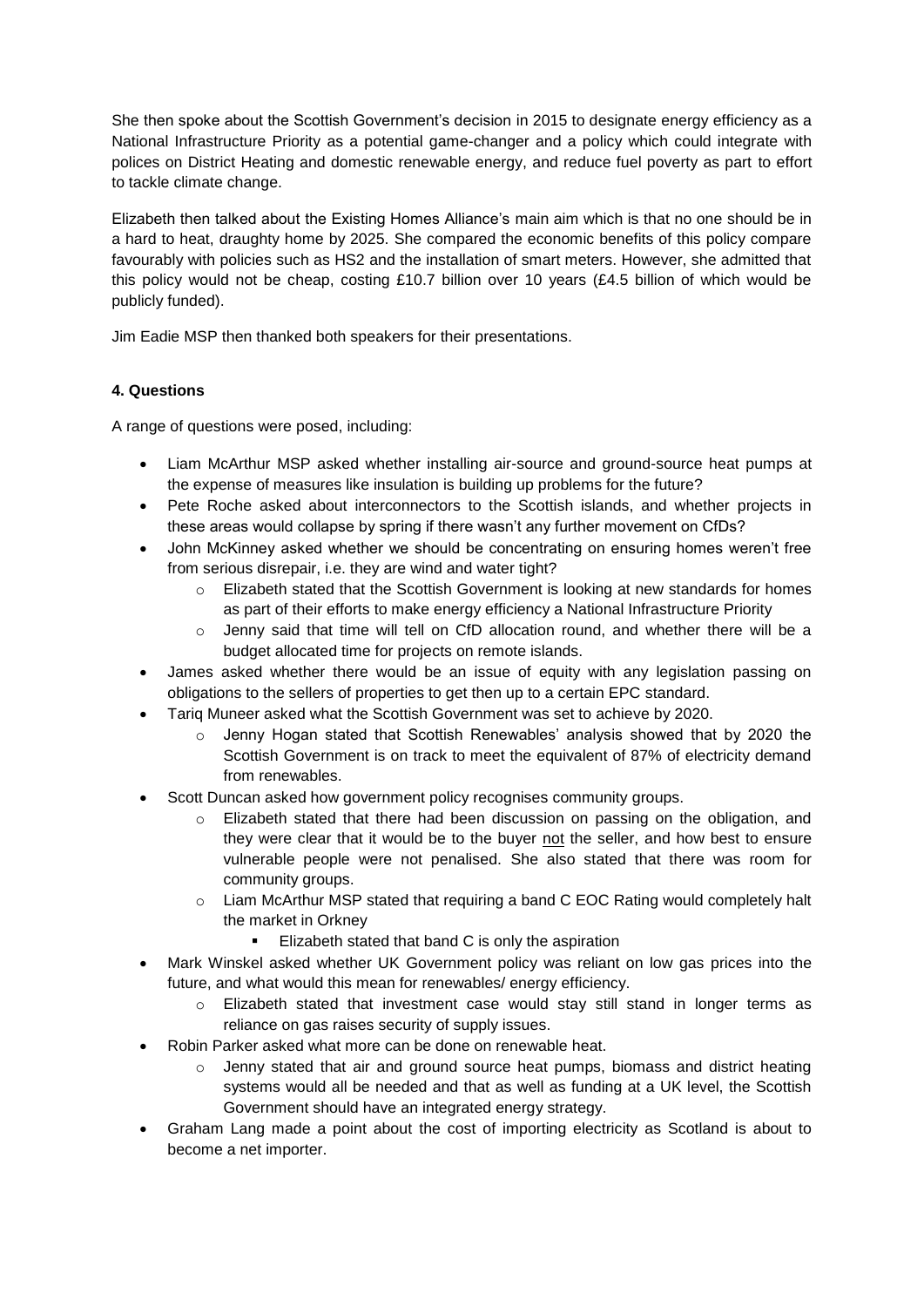Please note the intention of this meeting note is not to record a verbatim account of the meeting.

### **5. Date and Topic of Next Meeting**

The next meeting will take place on 11 February 2016 between 12.30pm and 2.00pm. The topic of the meeting will be a *'Spotlight on Orkney'*.

For suggestions for correction of this note and to request copies of presentations, please contact the secretariat, Gavin Donoghue [\(gdonoghue@scottishrenewables.com\)](mailto:gdonoghue@scottishrenewables.com).

### **6. Attendees**

| <b>Neil</b>     | <b>Anderson</b>   |
|-----------------|-------------------|
| <b>Sarah</b>    | <b>Boyack MSP</b> |
| <b>Scott</b>    | <b>Bryant</b>     |
| <b>Finlay</b>   | <b>Buchanan</b>   |
| <b>Matthew</b>  | <b>Burnett</b>    |
| <b>Chris</b>    | <b>Cook</b>       |
| lan             | <b>Cuthbert</b>   |
| <b>Aisling</b>  | <b>Doyle</b>      |
| Jim             | Eadie MSP         |
| <b>Hew</b>      | <b>Edgar</b>      |
| <b>Tracey</b>   | <b>Exton</b>      |
| Shona           | <b>Fisher</b>     |
| <b>Karen</b>    | Freel             |
| <b>Roderick</b> | <b>Galbraith</b>  |
| <b>Nigel</b>    | <b>Holmes</b>     |
| Linda           | <b>Holt</b>       |